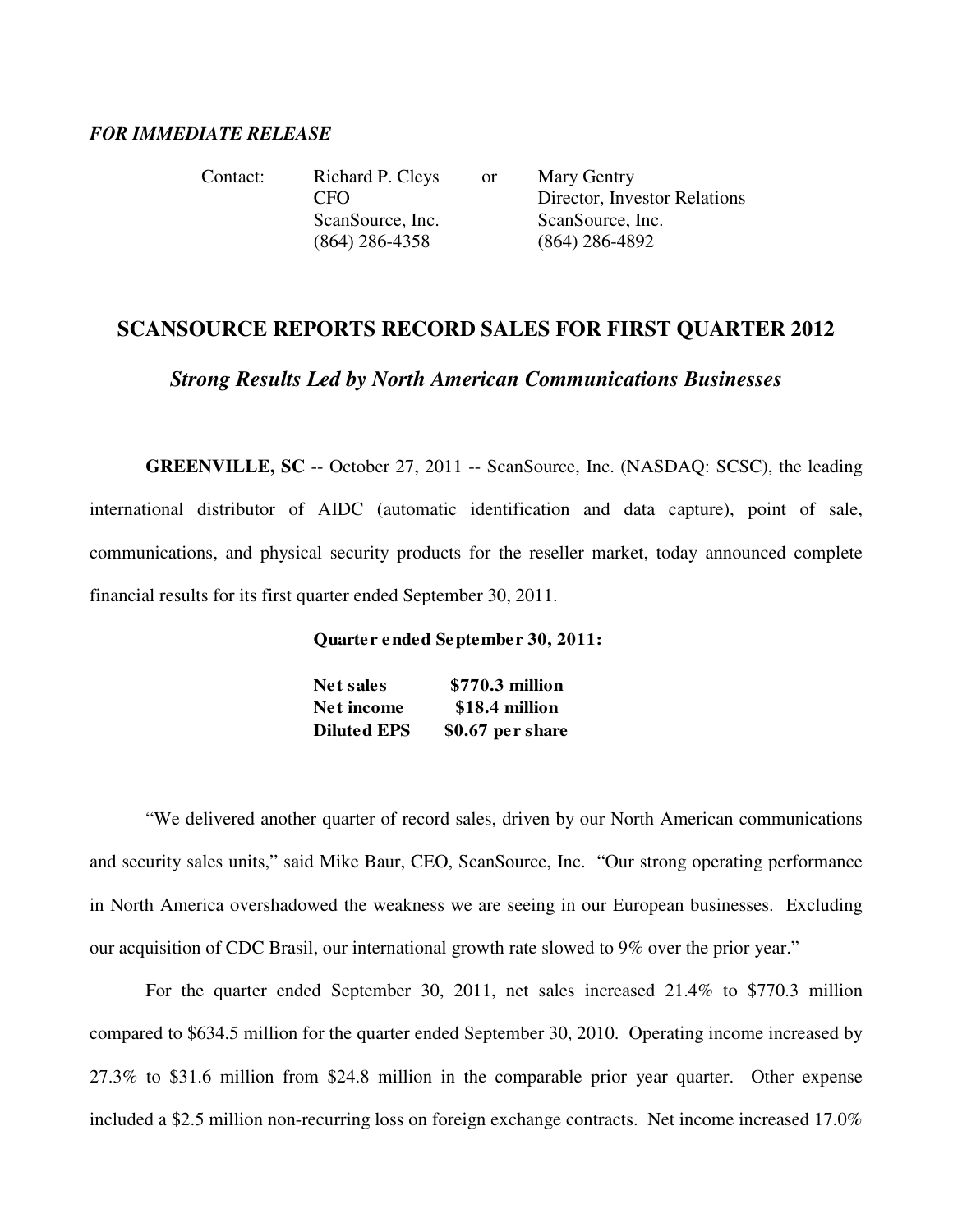to \$18.4 million for the quarter ended September 30, 2011 versus \$15.7 million for the quarter ended September 30, 2010. The effective tax rate for the quarter decreased to 34.5% in the current quarter from 35.6% in the prior year quarter. Diluted earnings per share increased 15.5% to \$0.67 in the current quarter compared to \$0.58 in the prior year quarter.

#### **Outlook for Next Quarter**

 The Company announced its current expectations for the second quarter of fiscal 2012. ScanSource expects that net revenues for the quarter ending December 31, 2011 could range from \$755 million to \$775 million, and diluted earnings per share could be in the range of \$0.64 to \$0.67 per share.

#### **Webcast Details**

 ScanSource will present additional information about its financial results and outlook on a conference call today at 5:00 p.m. (ET). A webcast of the call will be available for all interested parties and can be accessed at www.scansourceinc.com (Investor Relations section). The webcast will be available for replay for 30 days.

## **Safe Harbor Statement**

 This press release contains comments that are "forward looking" statements that involve risks and uncertainties; these statements are subject to the safe harbor created by the Private Securities Litigation Reform Act of 1995. Any number of important factors could cause actual results to differ materially from anticipated or forecasted results, including, but not limited to, factors affecting our expanded operations in emerging markets, such as Brazil, that expose us to greater political and economic volatility than our operations in established markets, the results of purchase accounting,

2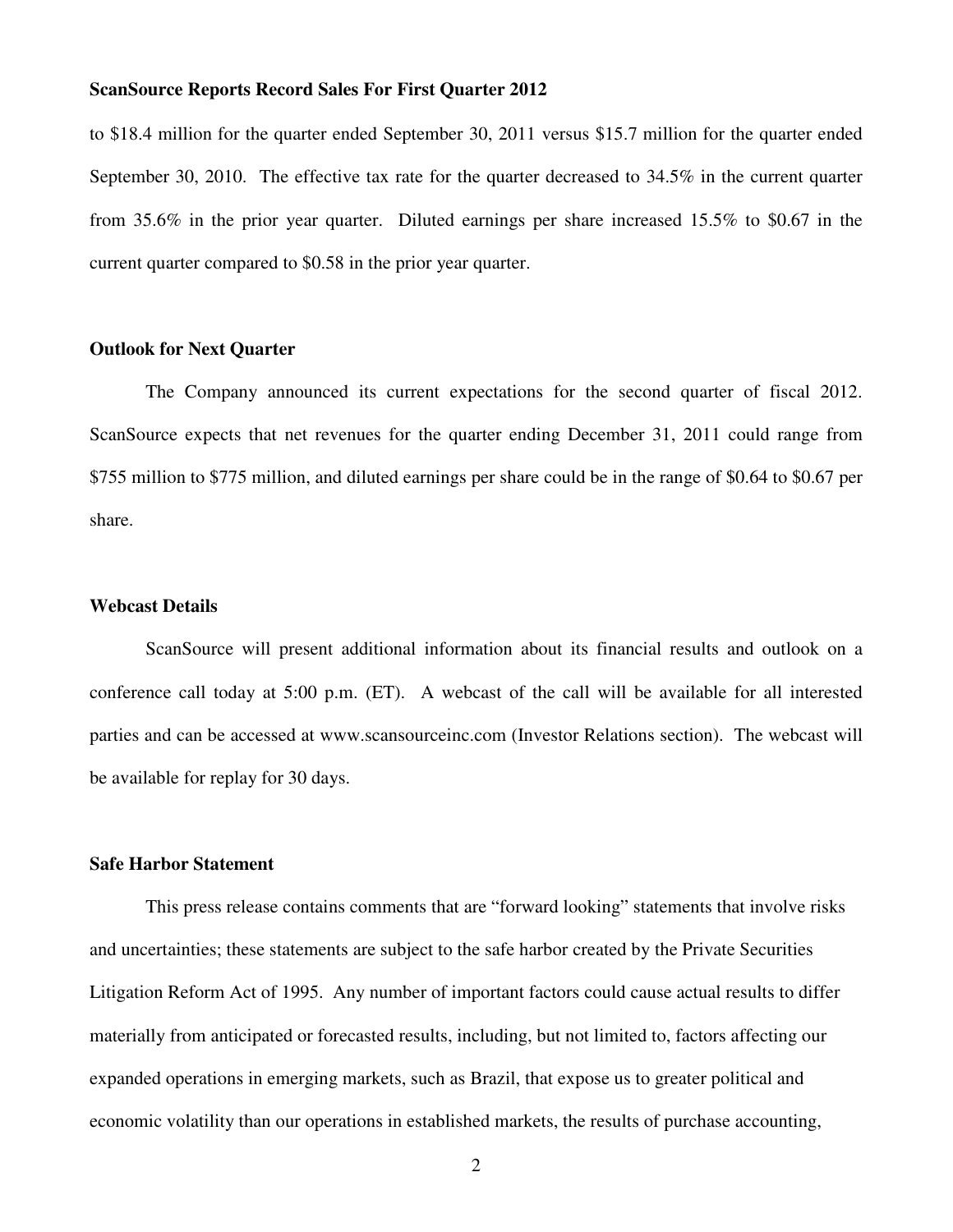macroeconomic circumstances that could impact our business, such as currency fluctuations, continued adverse capital and credit market conditions and an economic downturn. For more information concerning factors that could cause actual results to differ from anticipated results, see the Company's annual report on Form 10-K for the year ended June 30, 2011 filed with the Securities and Exchange Commission. Except as may be required by law, the Company expressly disclaims any obligation to update these forward-looking statements to reflect events or circumstances after the date of this press release or to reflect the occurrence of unanticipated events.

### **Non-GAAP Financial Information**

 In addition to disclosing results that are determined in accordance with United States Generally Accepted Accounting Principles ("GAAP"), the Company also discloses return on invested capital ("ROIC"), a non-GAAP measure. Management uses ROIC as a performance measurement because it believes that this metric best balances the Company's operating results with its asset and liability management. It excludes the results of capitalization decisions, is easily computed and understood, and drives changes in shareholder value. In addition, the Company's Board of Directors uses this non-GAAP measure in evaluating management performance and setting management compensation. Analysis of results and outlook on a non-GAAP basis should be used as a complement to, and in conjunction with, data presented in accordance with GAAP. A reconciliation of the Company's non-GAAP financial information to GAAP is set forth in the following table.

## **About ScanSource, Inc.**

 ScanSource, Inc. (NASDAQ:SCSC) is the leading international distributor of specialty technology products, consisting of seven sales units in North America, Latin America and Europe. ScanSource POS and Barcoding in North America, Latin America and Europe delivers AIDC and POS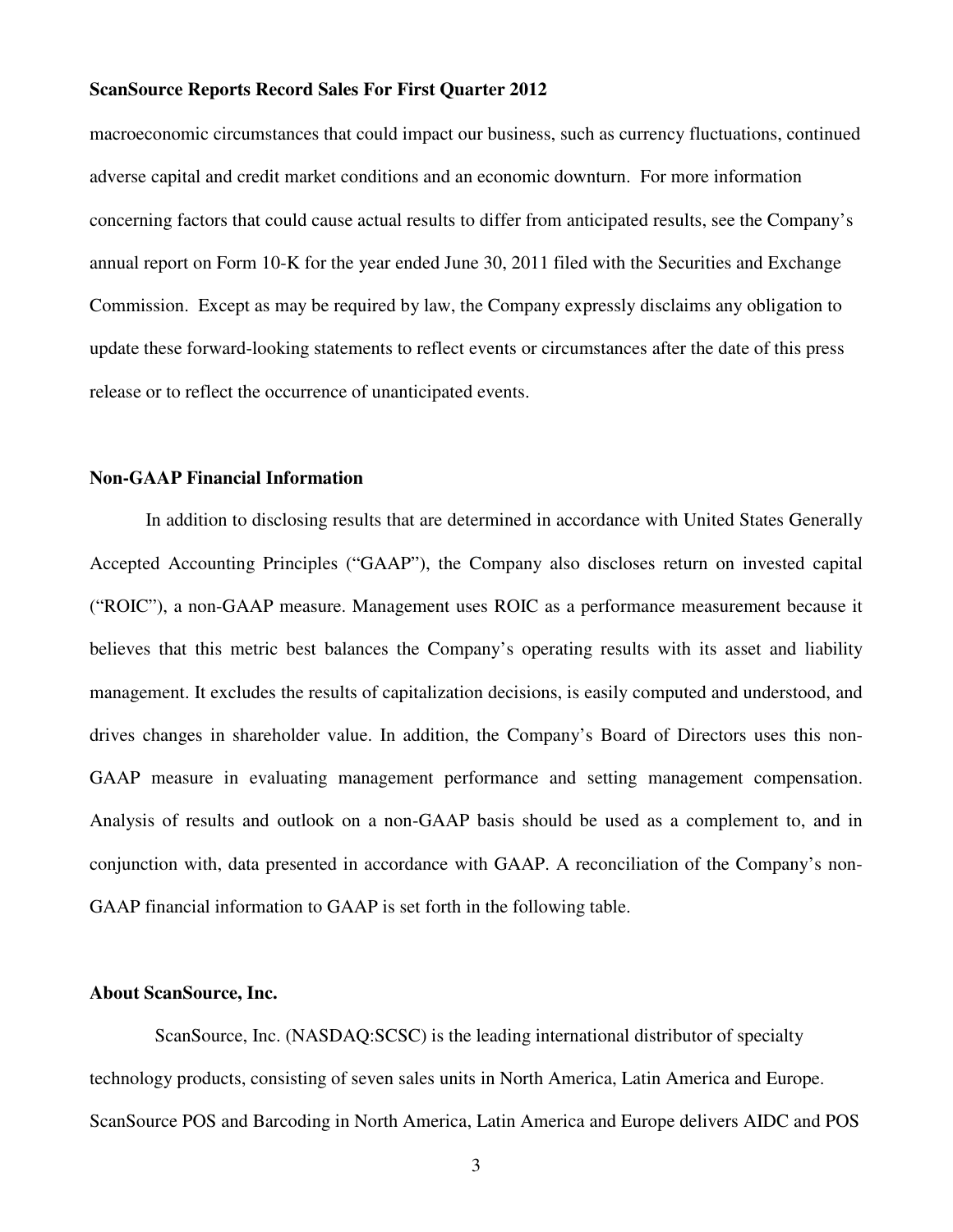solutions; Catalyst Telecom in the U.S. and ScanSource Communications in North America and Europe provide voice, video and converged communications equipment; and ScanSource Security in North America offers physical security solutions. Founded in 1992, the company ranks #839 on the Fortune 1000. For more information, call the toll-free sales telephone number at 800.944.2432 or visit www.scansourceinc.com.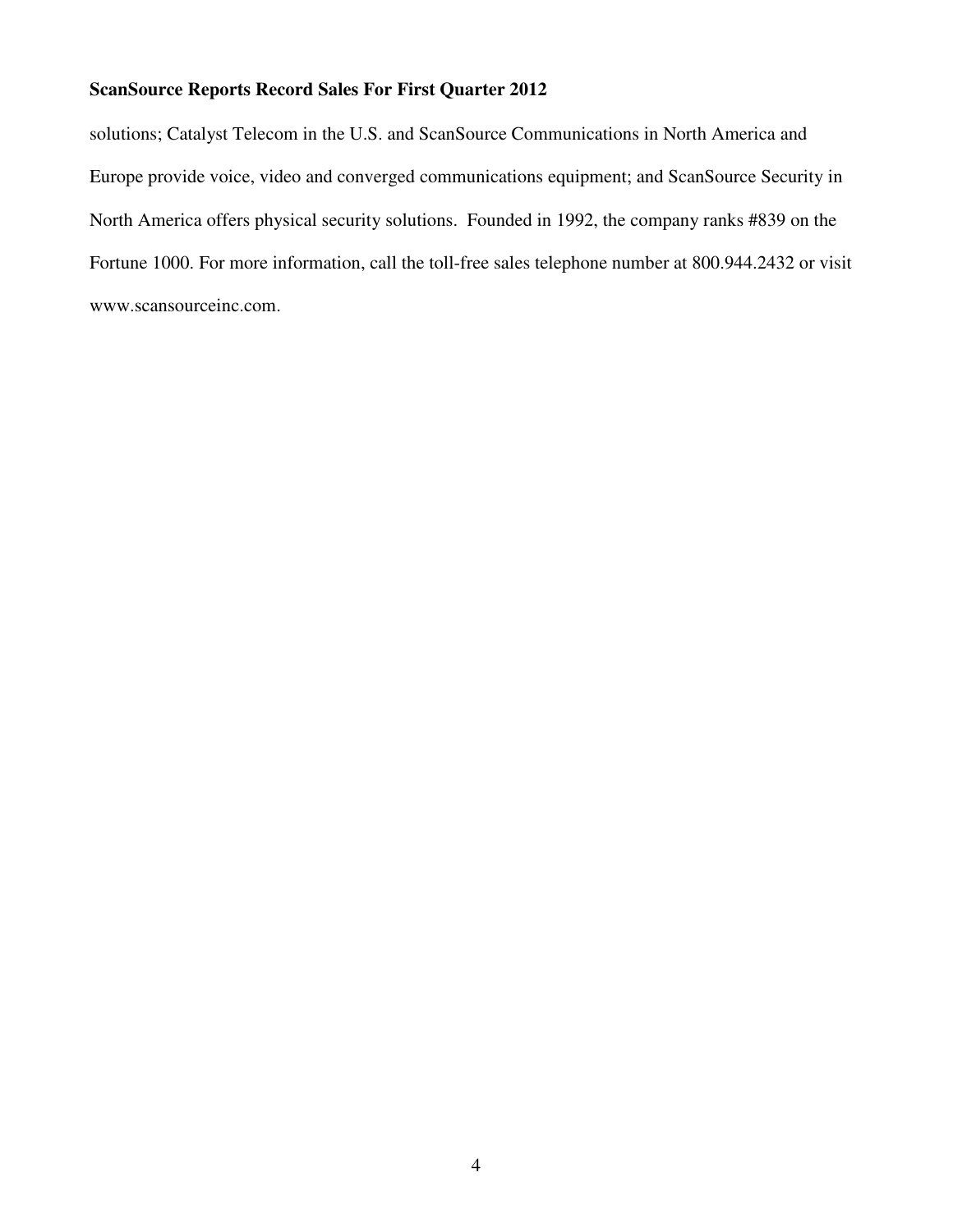## **Scan***Source* **, Inc. and Subsidiaries Condensed Consolidated Balance Sheets (Unaudited) (in thousands)**

|                                                        |        | September 30,<br>2011 | <b>June 30,</b><br>$2011*$ |           |
|--------------------------------------------------------|--------|-----------------------|----------------------------|-----------|
| <b>Assets</b>                                          |        |                       |                            |           |
| Current assets:                                        |        |                       |                            |           |
| Cash and cash equivalents                              | \$     | 37,252                | \$                         | 28,747    |
| Accounts receivable, less allowance of                 |        | 478,675               |                            | 462,102   |
| \$26,316 at September 30, 2011                         |        |                       |                            |           |
| \$26,562 at June 30, 2011                              |        |                       |                            |           |
| Inventories                                            |        | 481,253               |                            | 467,350   |
| Prepaid expenses and other assets                      |        | 42,421                |                            | 35,421    |
| Deferred income taxes                                  | 15,371 |                       |                            | 15,894    |
| Total current assets                                   |        | 1,054,972             |                            | 1,009,514 |
| Property and equipment, net                            |        | 37,984                |                            | 36,819    |
| Goodwill                                               |        | 55,310                |                            | 59,090    |
| Other assets, including identifiable intangible assets |        | 68,371                |                            | 76,765    |
| Total assets                                           | \$     | 1,216,637             | $\$\,$                     | 1,182,188 |
| <b>Liabilities and Shareholders' Equity</b>            |        |                       |                            |           |
| Current liabilities:                                   |        |                       |                            |           |
| Current portion of revolving credit facility           | \$     | 24,573                | \$                         |           |
| Short-term borrowings                                  |        | 4,079                 |                            | 3,164     |
| Current portion of contingent consideration            |        | 2,140                 |                            | 2,398     |
| Accounts payable                                       |        | 390,045               |                            | 406,453   |
| Accrued expenses and other liabilities                 |        | 59,400                |                            | 60,157    |
| Income taxes payable                                   |        | 11,500                |                            | 5,175     |
| Total current liabilities                              |        | 491,737               |                            | 477,347   |
| Long-term debt                                         |        | 30,429                |                            | 30,429    |
| Borrowings under revolving credit facility             |        | 44,958                |                            | 26,513    |
| Long-term portion of contingent consideration          |        | 19,113                |                            | 21,396    |
| Other long-term liabilities                            |        | 32,742                |                            | 39,109    |
| <b>Total liabilities</b>                               |        | 618,979               |                            | 594,794   |
| Shareholders' equity:                                  |        |                       |                            |           |
| Common stock                                           |        | 127,335               |                            | 123,608   |
| Retained earnings                                      |        | 478,536               |                            | 460,157   |
| Accumulated other comprehensive loss                   |        | (8,213)               |                            | 3,629     |
| Total shareholders' equity                             |        | 597,658               |                            | 587,394   |
| Total liabilities and shareholders' equity             | \$     | 1,216,637             | \$                         | 1,182,188 |

\* June 30, 2011 results are derived from audited consolidated financial statements.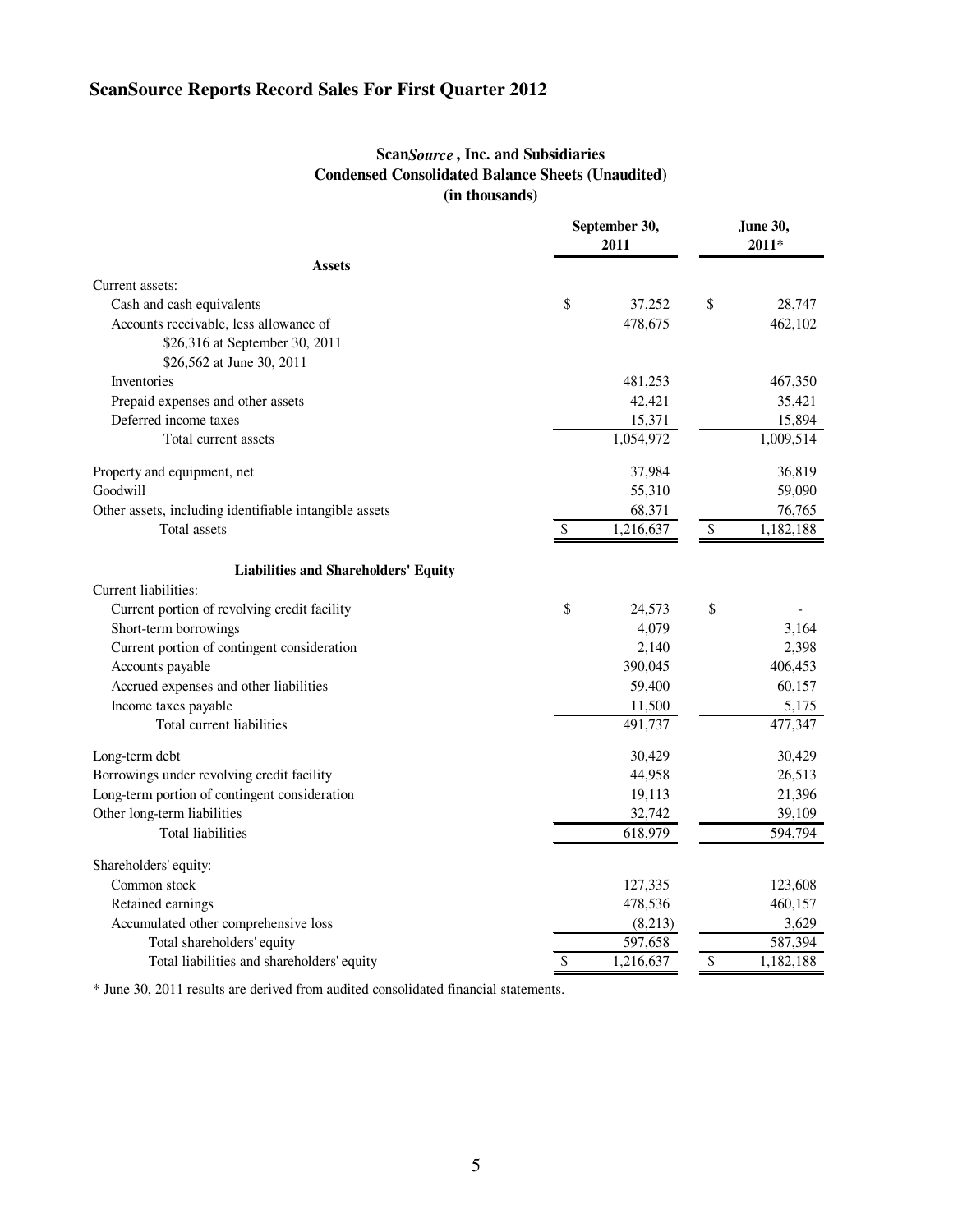$\epsilon$ 

## **Scan***Source* **, Inc. and Subsidiaries Condensed Consolidated Income Statements (Unaudited) (in thousands, except per share information)**

|                                                                                                                                                                                                                                                                                                                                                                             |               | <b>Ouarter</b> ended<br>September 30, |  |
|-----------------------------------------------------------------------------------------------------------------------------------------------------------------------------------------------------------------------------------------------------------------------------------------------------------------------------------------------------------------------------|---------------|---------------------------------------|--|
| Net sales<br>Cost of goods sold<br>Gross profit<br>Operating expenses:<br>Selling, general and administrative expenses<br>Change in fair value of contingent consideration<br>Operating income<br>Other expense (income):<br>Interest expense<br>Interest income<br>Other, net<br>Income before income taxes<br>Provision for income taxes<br>Net income<br>Per share data: | 2011          | 2010                                  |  |
|                                                                                                                                                                                                                                                                                                                                                                             | 770,259<br>\$ | \$<br>634,530                         |  |
|                                                                                                                                                                                                                                                                                                                                                                             | 691,169       | 571,049                               |  |
|                                                                                                                                                                                                                                                                                                                                                                             | 79,090        | 63,481                                |  |
|                                                                                                                                                                                                                                                                                                                                                                             |               |                                       |  |
|                                                                                                                                                                                                                                                                                                                                                                             | 46,569        | 38,633                                |  |
|                                                                                                                                                                                                                                                                                                                                                                             | 894           |                                       |  |
|                                                                                                                                                                                                                                                                                                                                                                             | 31,627        | 24,848                                |  |
|                                                                                                                                                                                                                                                                                                                                                                             |               |                                       |  |
|                                                                                                                                                                                                                                                                                                                                                                             | 486           | 366                                   |  |
|                                                                                                                                                                                                                                                                                                                                                                             | (450)         | (300)                                 |  |
|                                                                                                                                                                                                                                                                                                                                                                             | 3,530         | 373                                   |  |
|                                                                                                                                                                                                                                                                                                                                                                             | 28,061        | 24,409                                |  |
|                                                                                                                                                                                                                                                                                                                                                                             | 9,681         | 8,701                                 |  |
|                                                                                                                                                                                                                                                                                                                                                                             | 18,380        | \$<br>15,708                          |  |
|                                                                                                                                                                                                                                                                                                                                                                             |               |                                       |  |
| Net income per common share, basic                                                                                                                                                                                                                                                                                                                                          | 0.68          | 0.59                                  |  |
| Weighted-average shares outstanding, basic                                                                                                                                                                                                                                                                                                                                  | 27,138        | 26,713                                |  |
| Net income per common share, diluted                                                                                                                                                                                                                                                                                                                                        | 0.67          | 0.58<br>S                             |  |
| Weighted-average shares outstanding, diluted                                                                                                                                                                                                                                                                                                                                | 27,551        | 26,992                                |  |
|                                                                                                                                                                                                                                                                                                                                                                             |               |                                       |  |